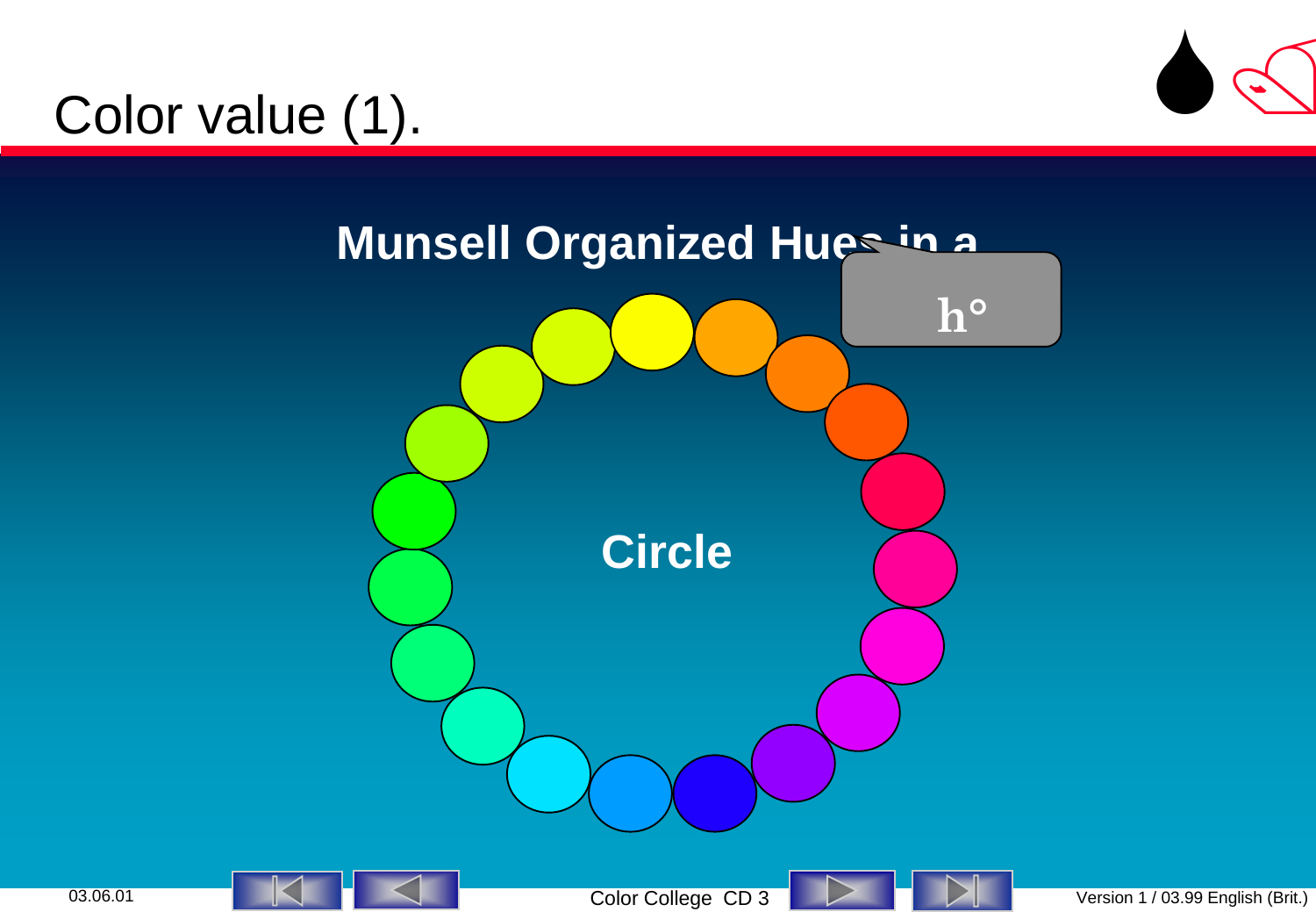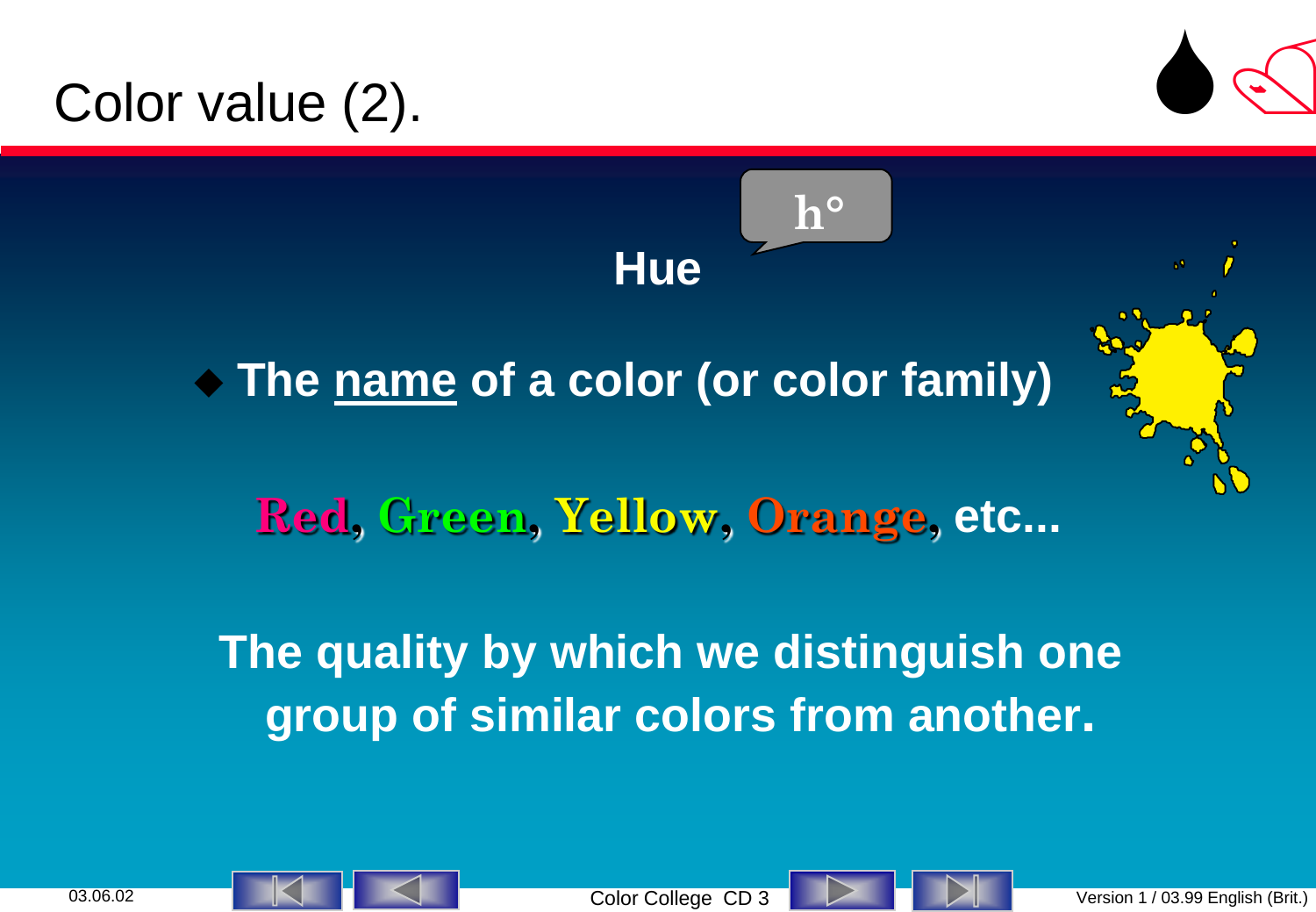## Color value (3).







03.06.03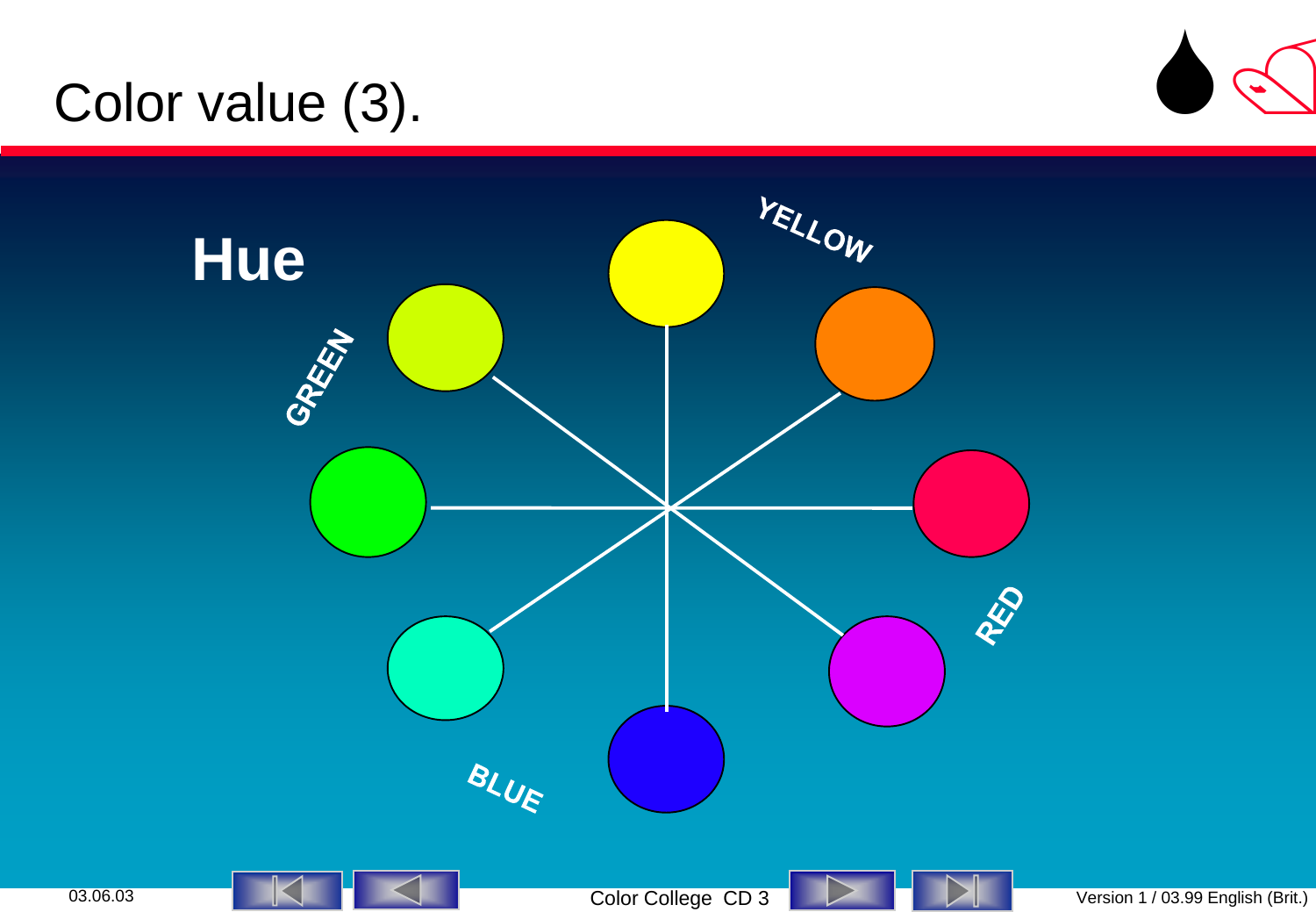





**C\***

#### **The strength of a color (distance from grey)**

#### **Candy Apple Red, Chrome Yellow, etc...**

#### **The quality by which we distinguish strong saturated colors from weak, achromatic ones.**

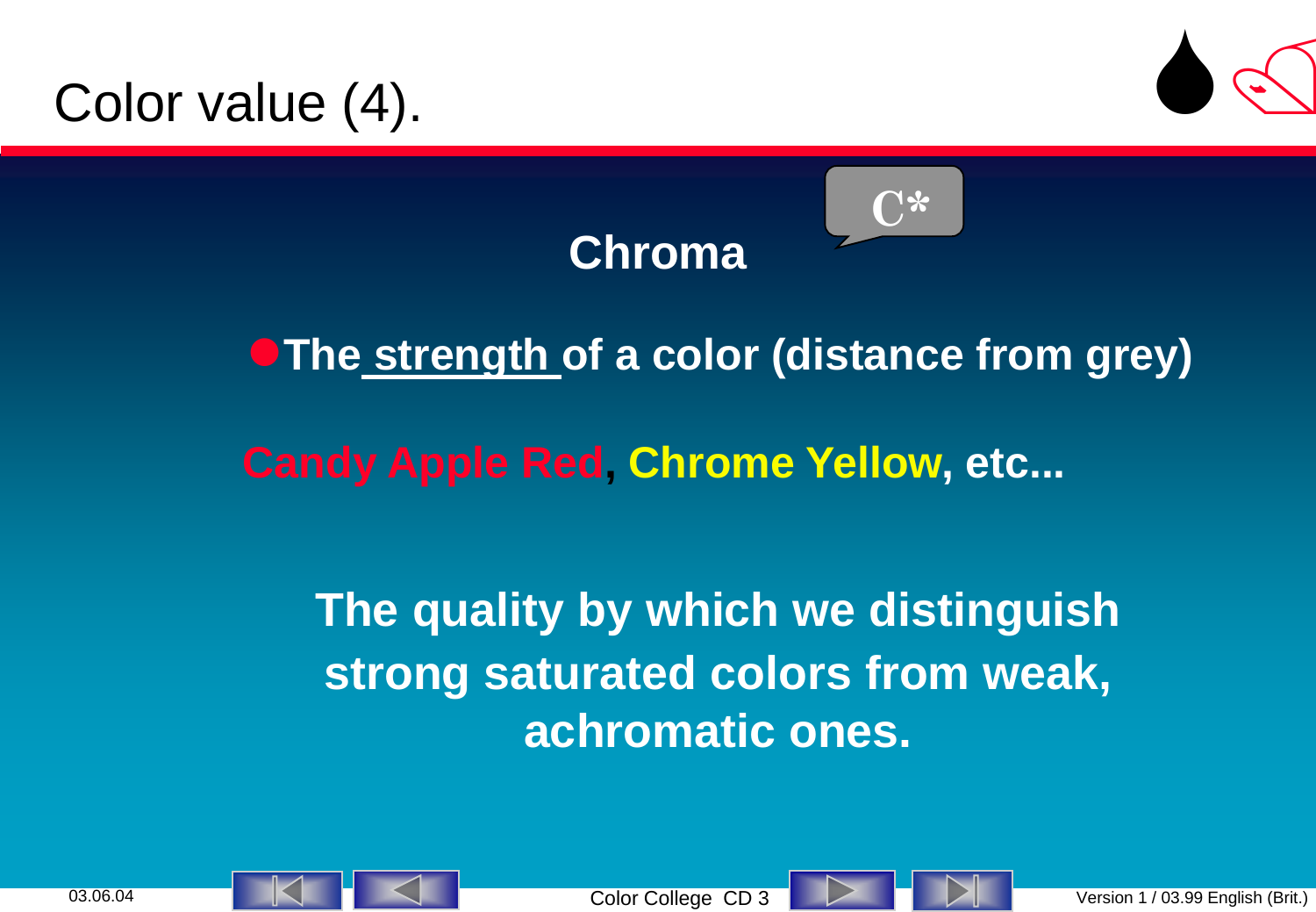## Color value (5).



## **Chroma**

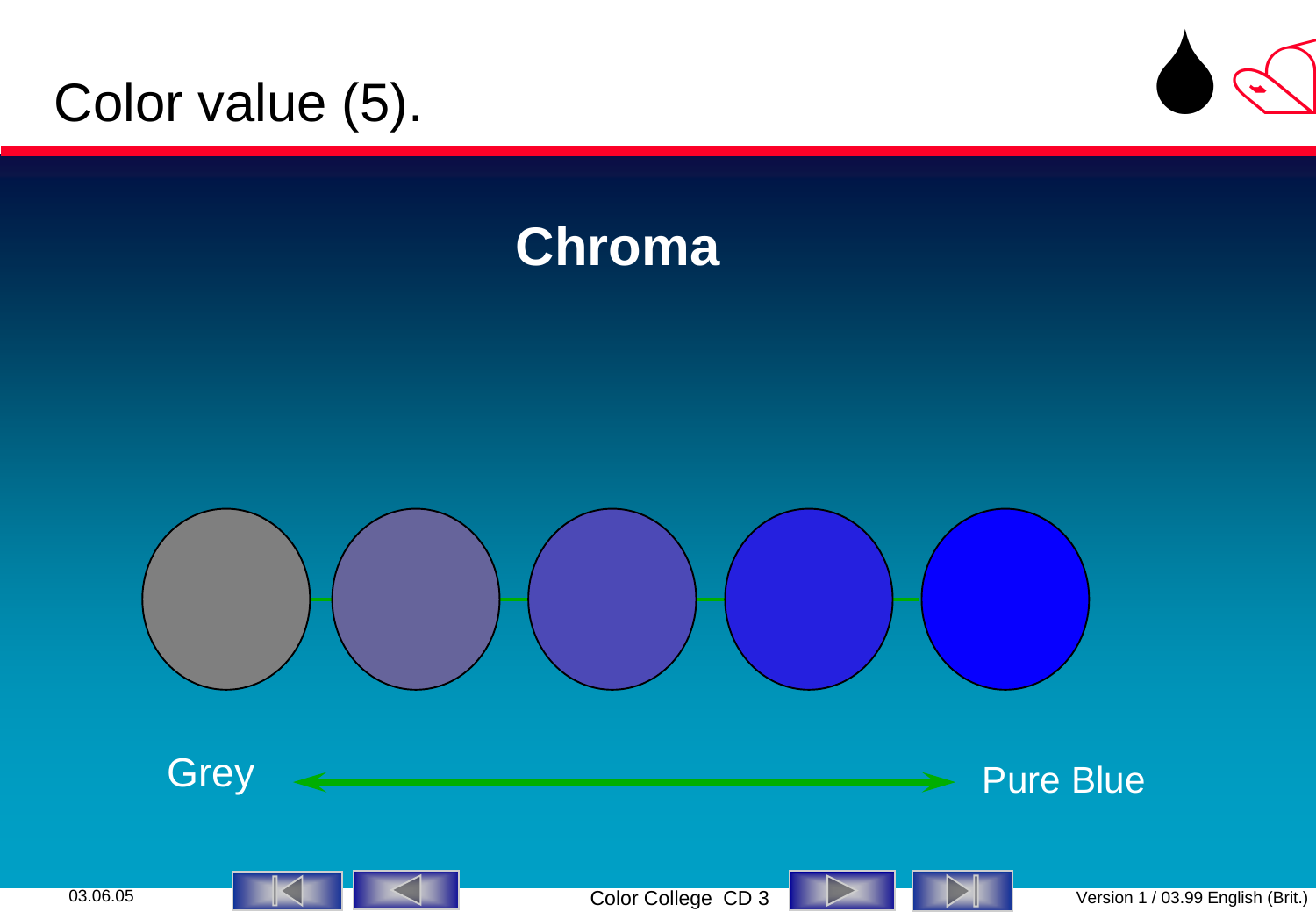#### Color value (6).



#### **The lightness of a color**

**Light Green, Dark Brown, White, etc...**

**The quality by which we distinguish lighter shades from darker ones.**

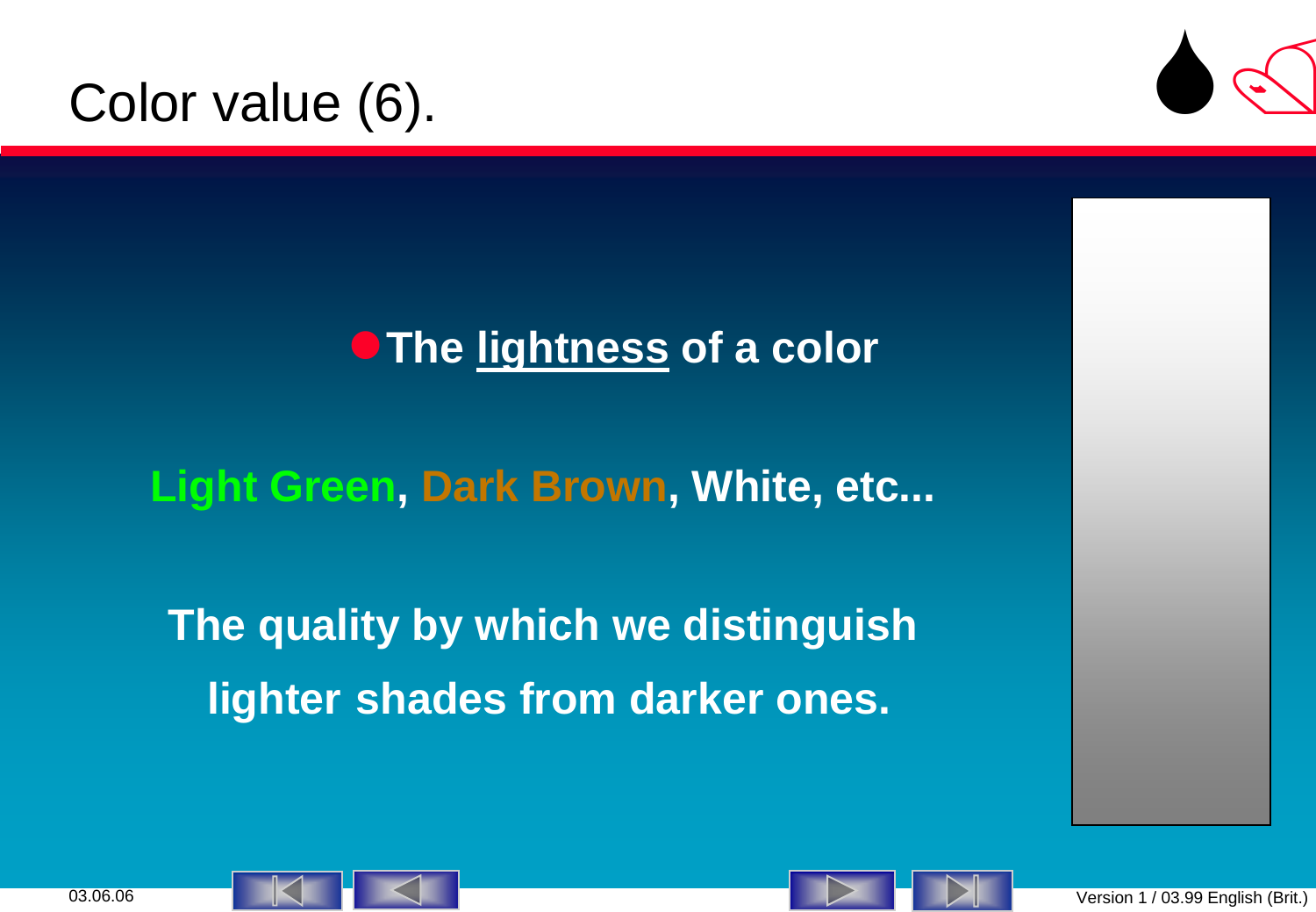# Color value (7).



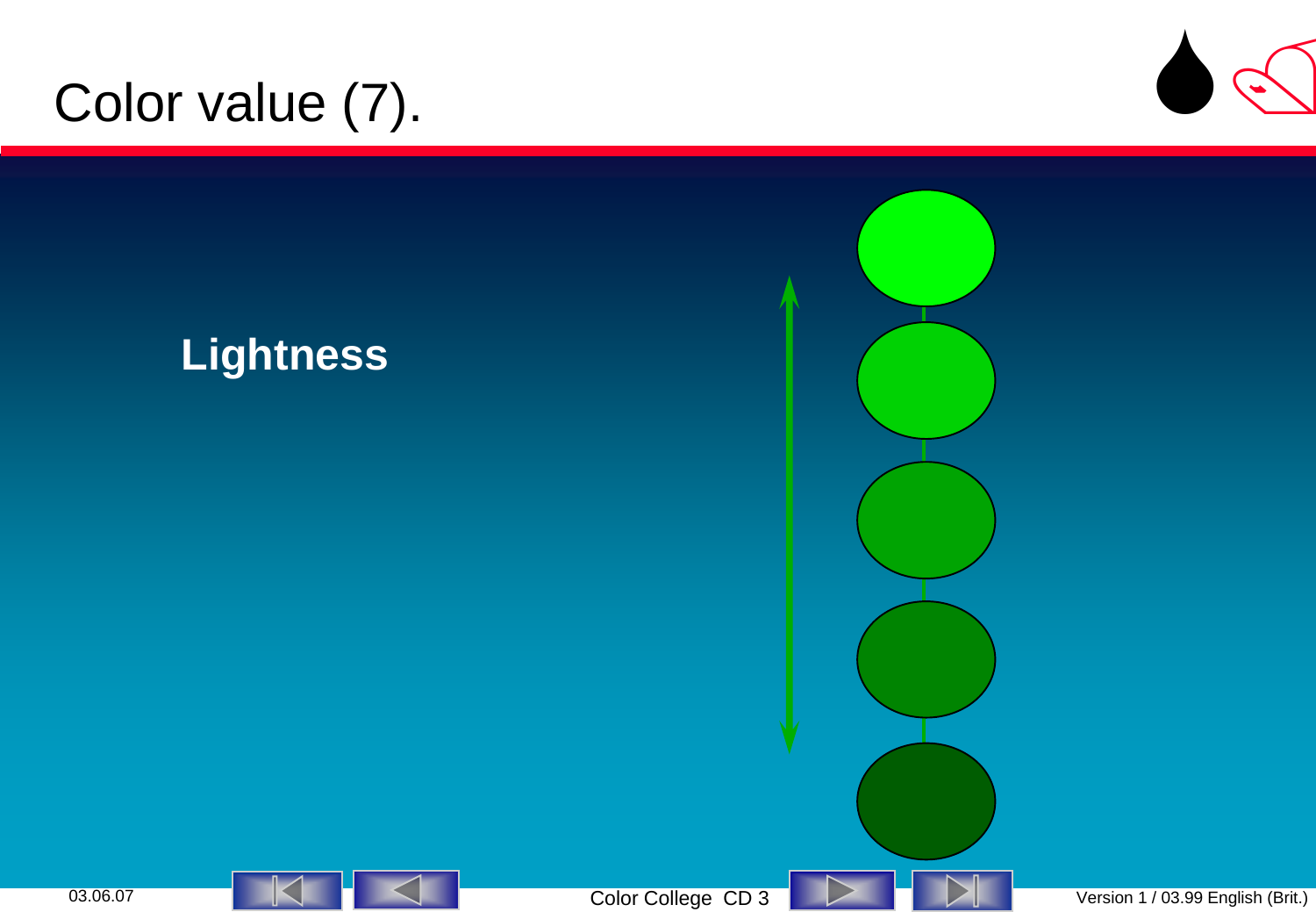## Color value (8).



#### **Hue, Lightness & Chroma**

**Three independent variables -**



 **A three-dimensional model like**: **longitude, latitude, altitude length, width, depth.**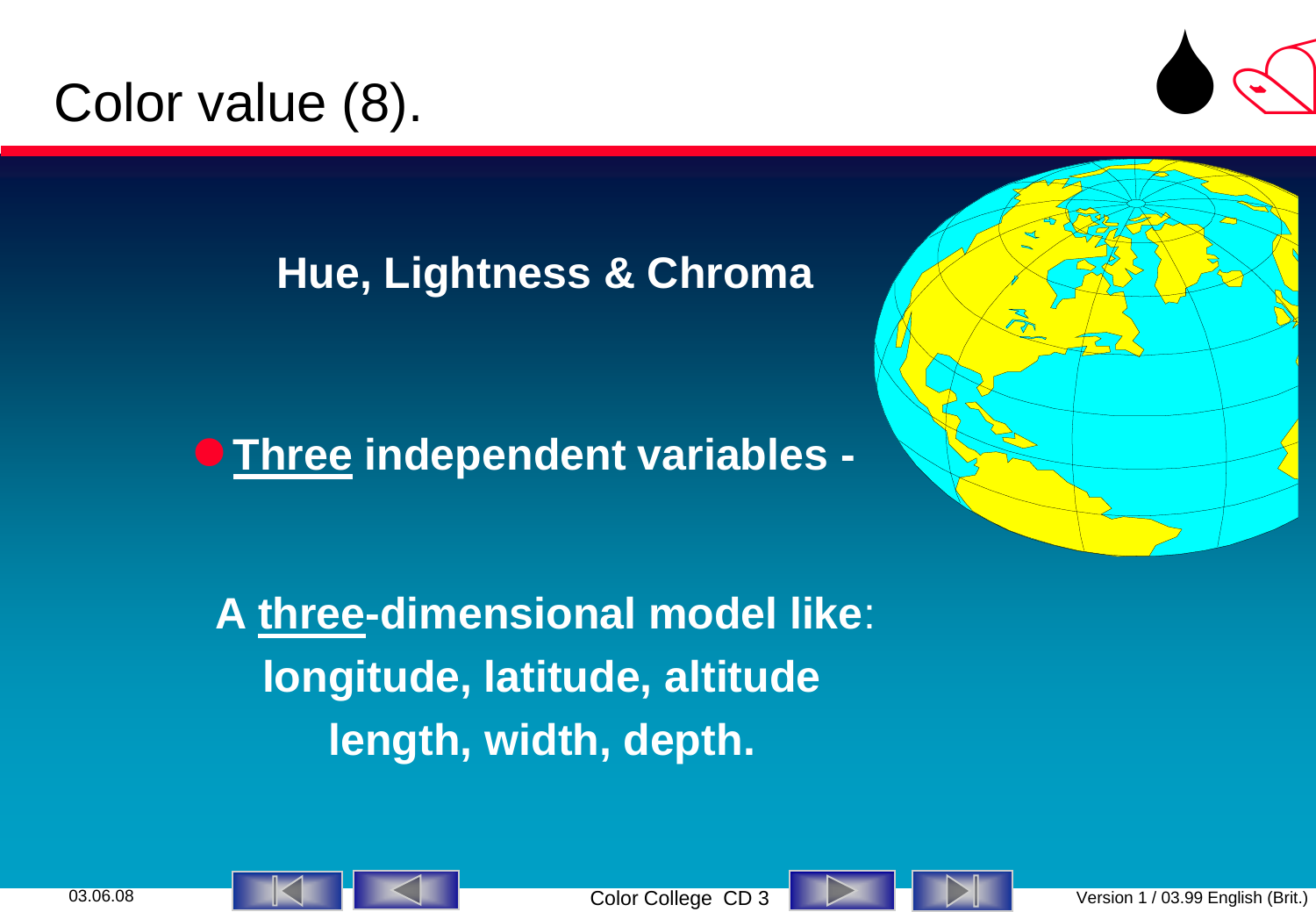## Color value (9).





03.06.09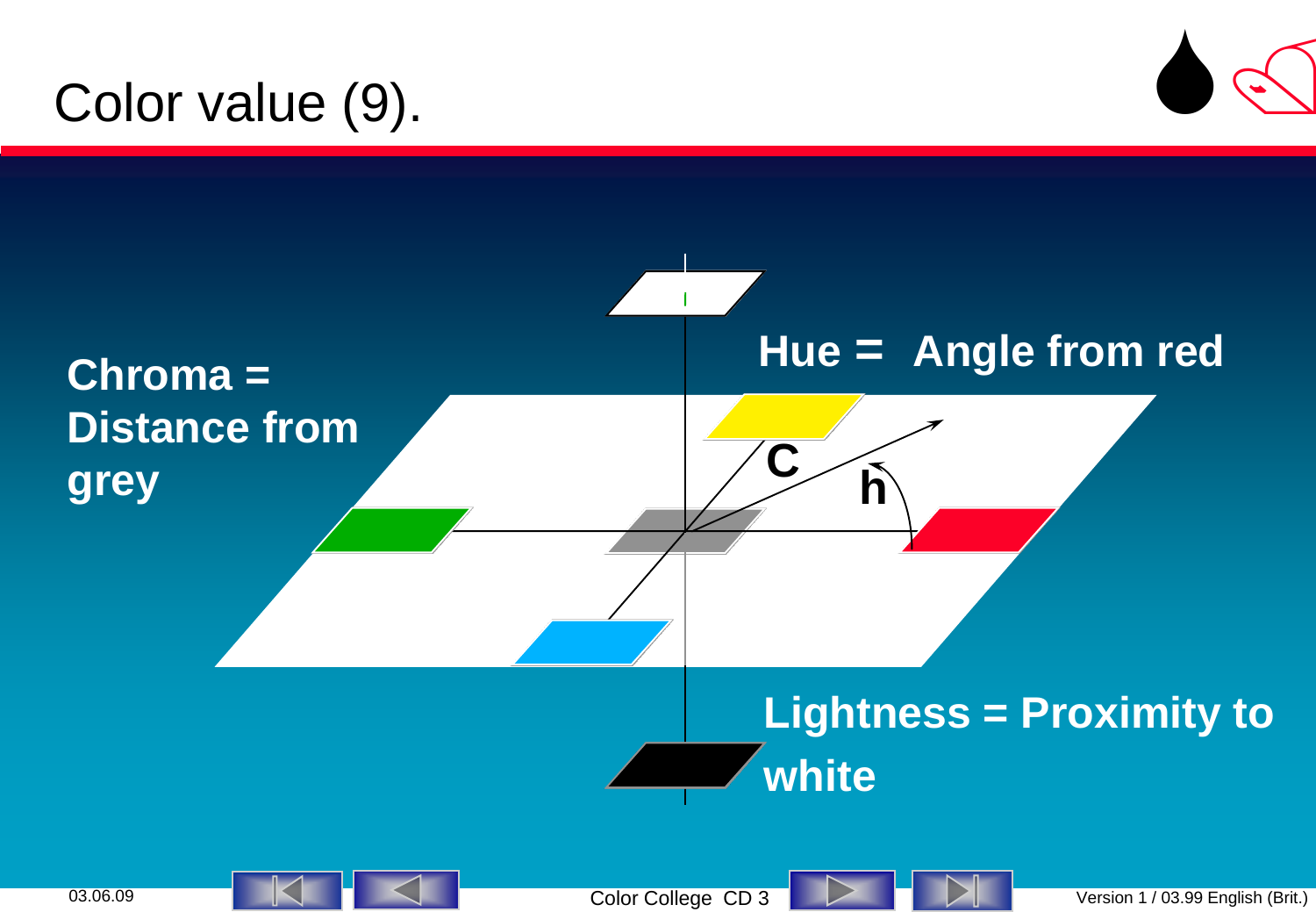## Ostwald's color system, solid colors.



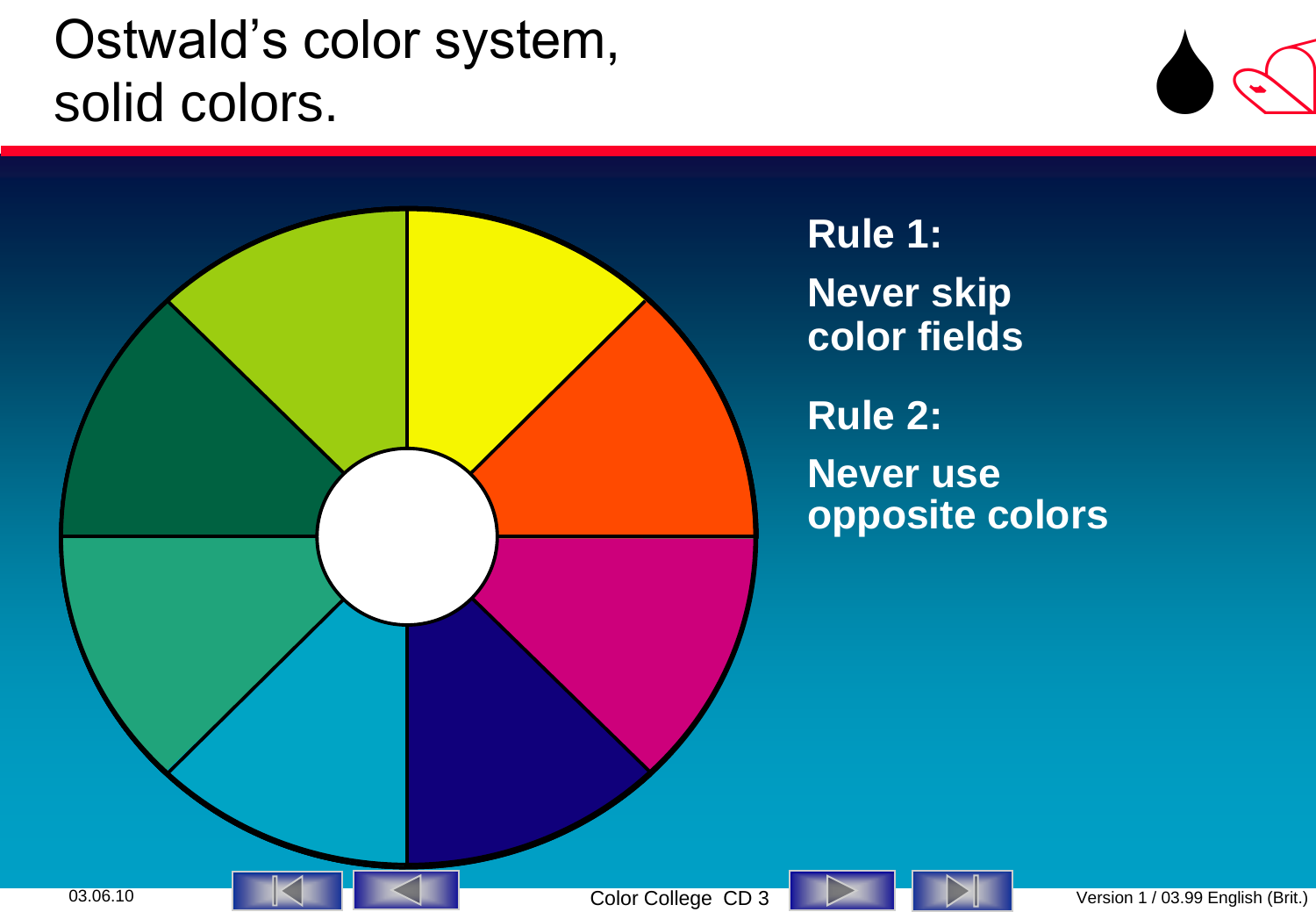Ostwald's color system, solid colors.

**Rule 1: Never skip color fields**

**Rule 2: Never use Contrasting colors opposite colors**

Color College CD 3 Version 1 / 03.99 English (Brit.)

[S/](03 Color College START Eng.ppt)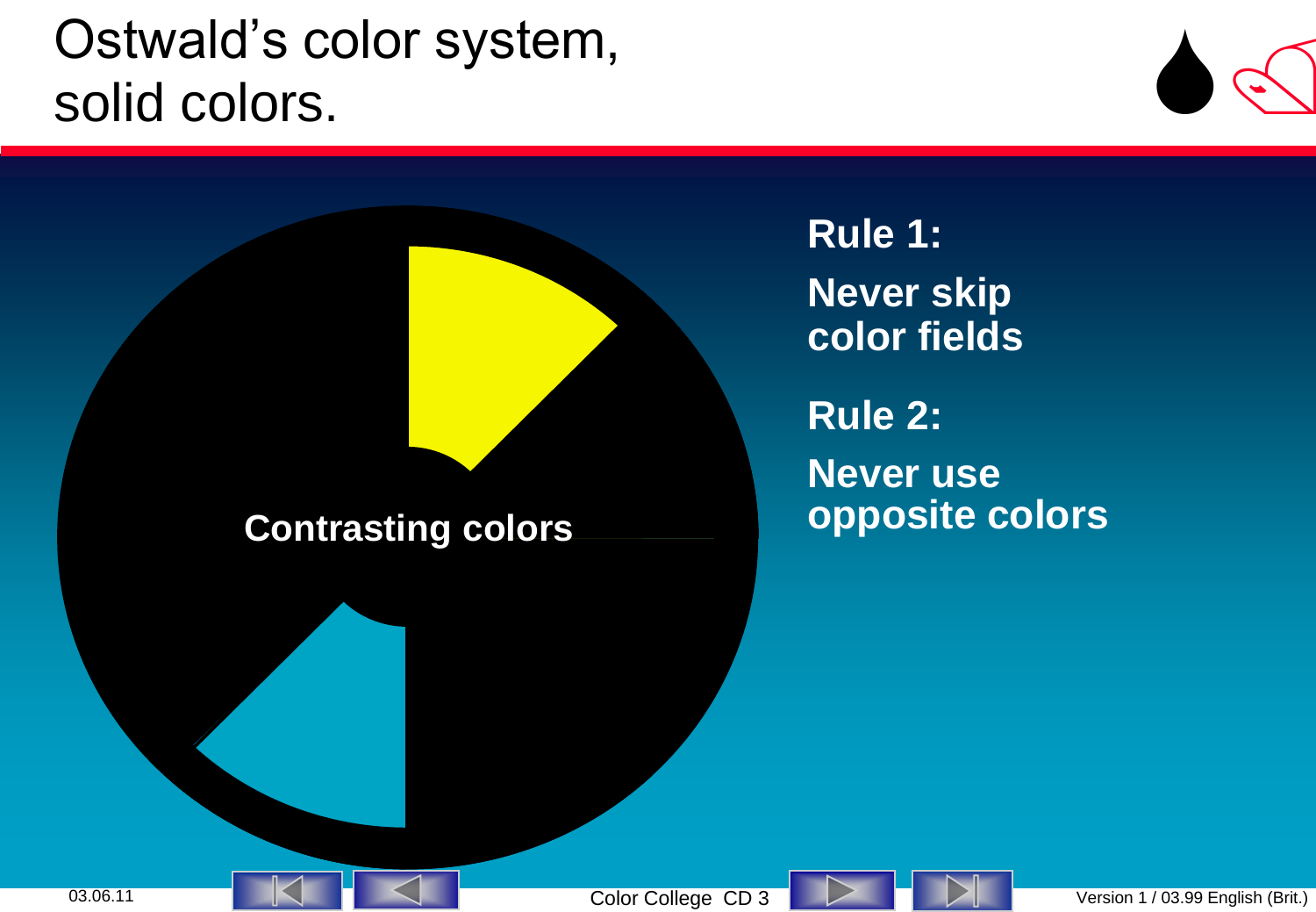

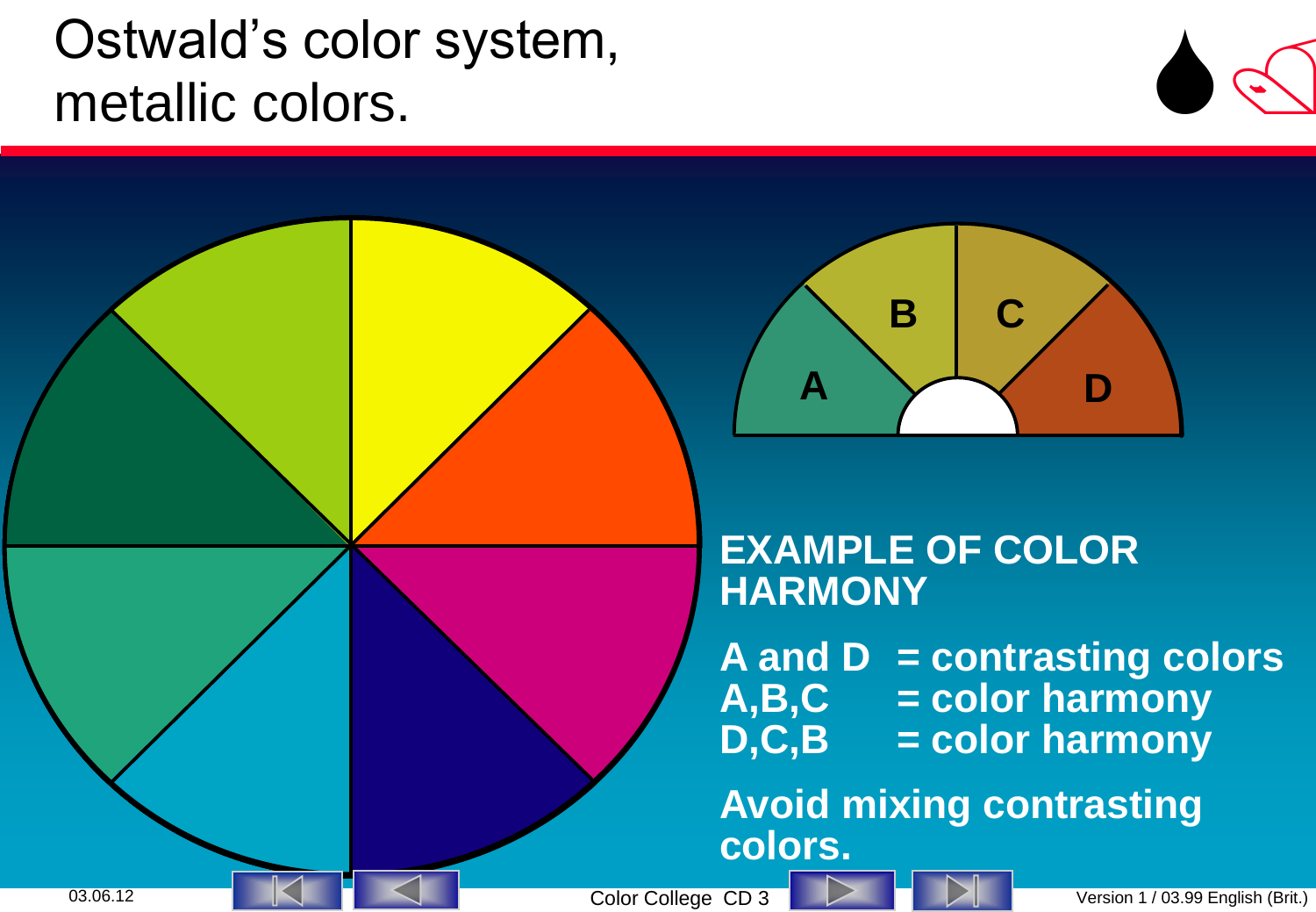



#### **Two color harmony**

#### **EXAMPLE OF COLOR HARMONY**

**A and D = contrasting colors A,B,C = color harmony D,C,B = color harmony**

**Avoid mixing contrasting colors.**

03.06.13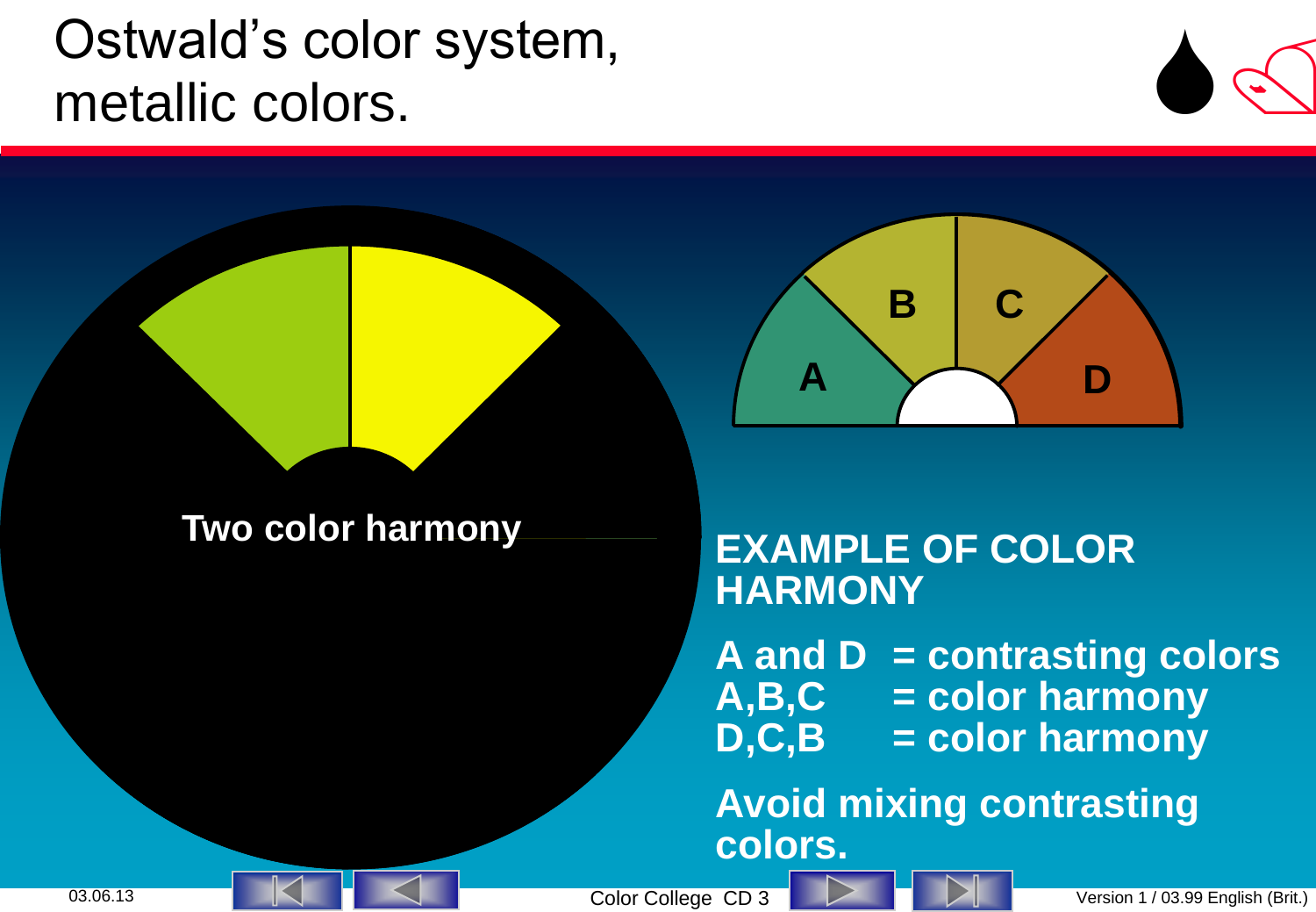



#### **Three color harmony**

#### **EXAMPLE OF COLOR HARMONY**

**A and D = contrasting colors A,B,C = color harmony D,C,B = color harmony**

**D**

**Avoid mixing contrasting colors.**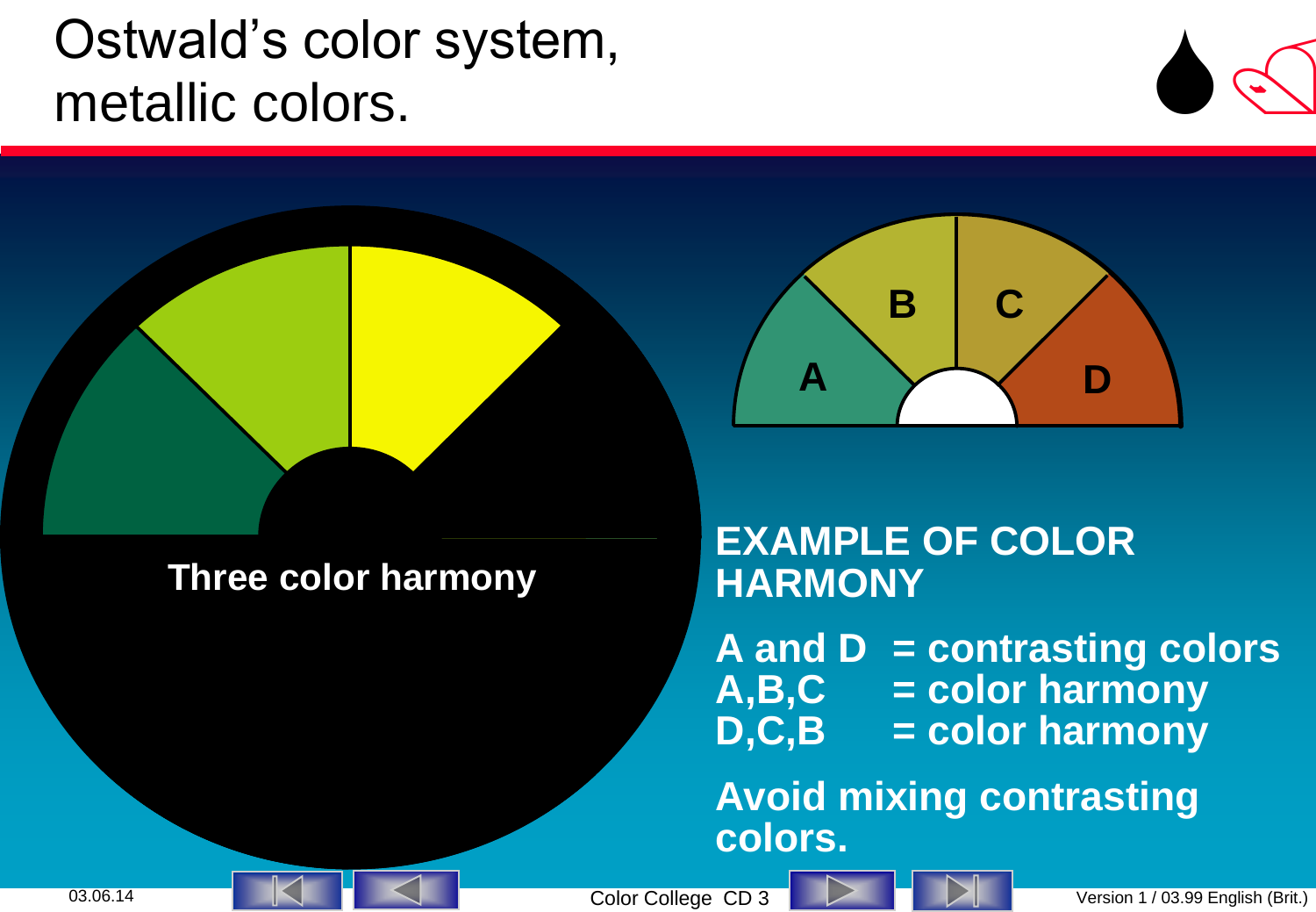

**D**



**Avoid mixing contrasting colors.**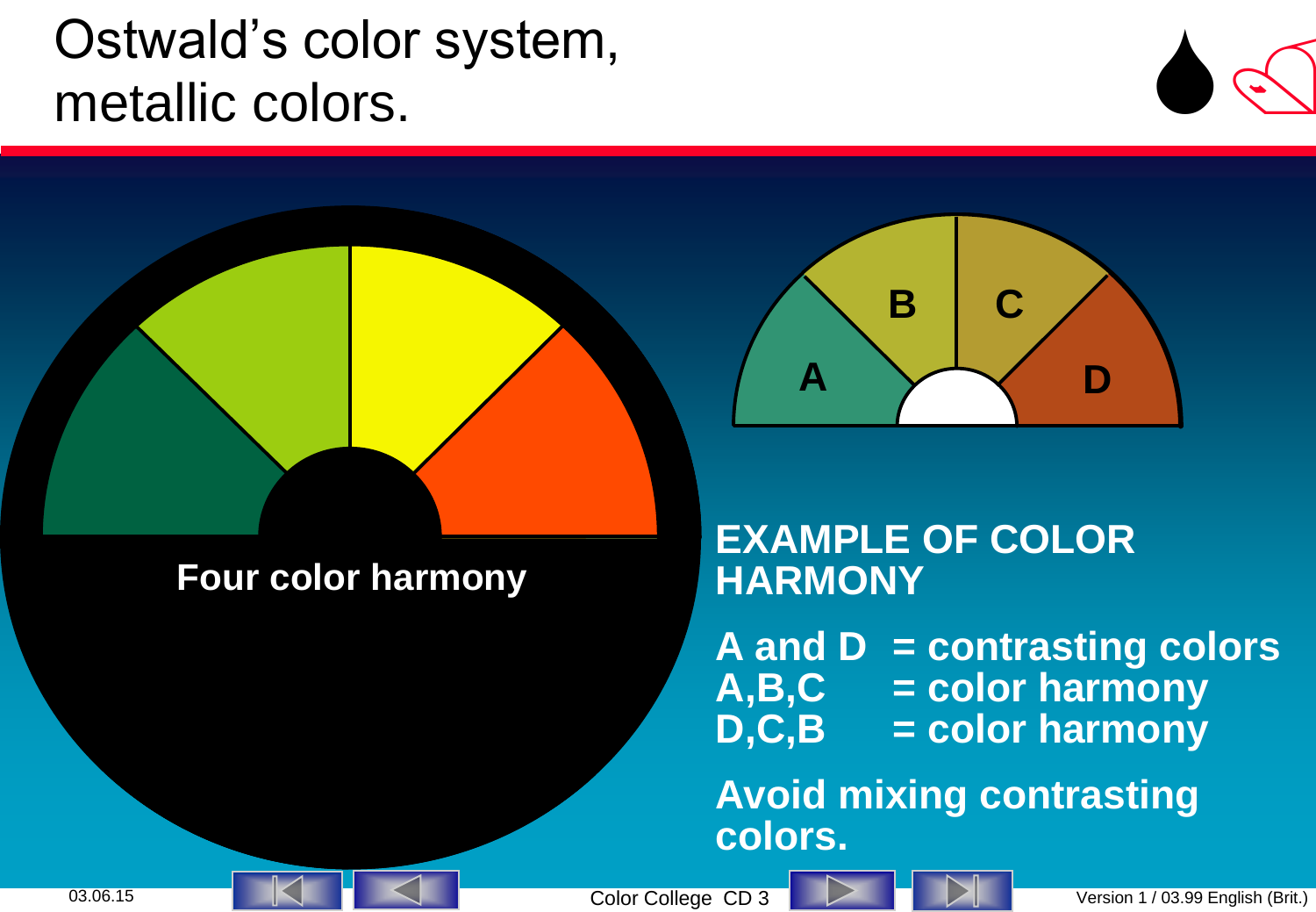#### Color Mix Master.



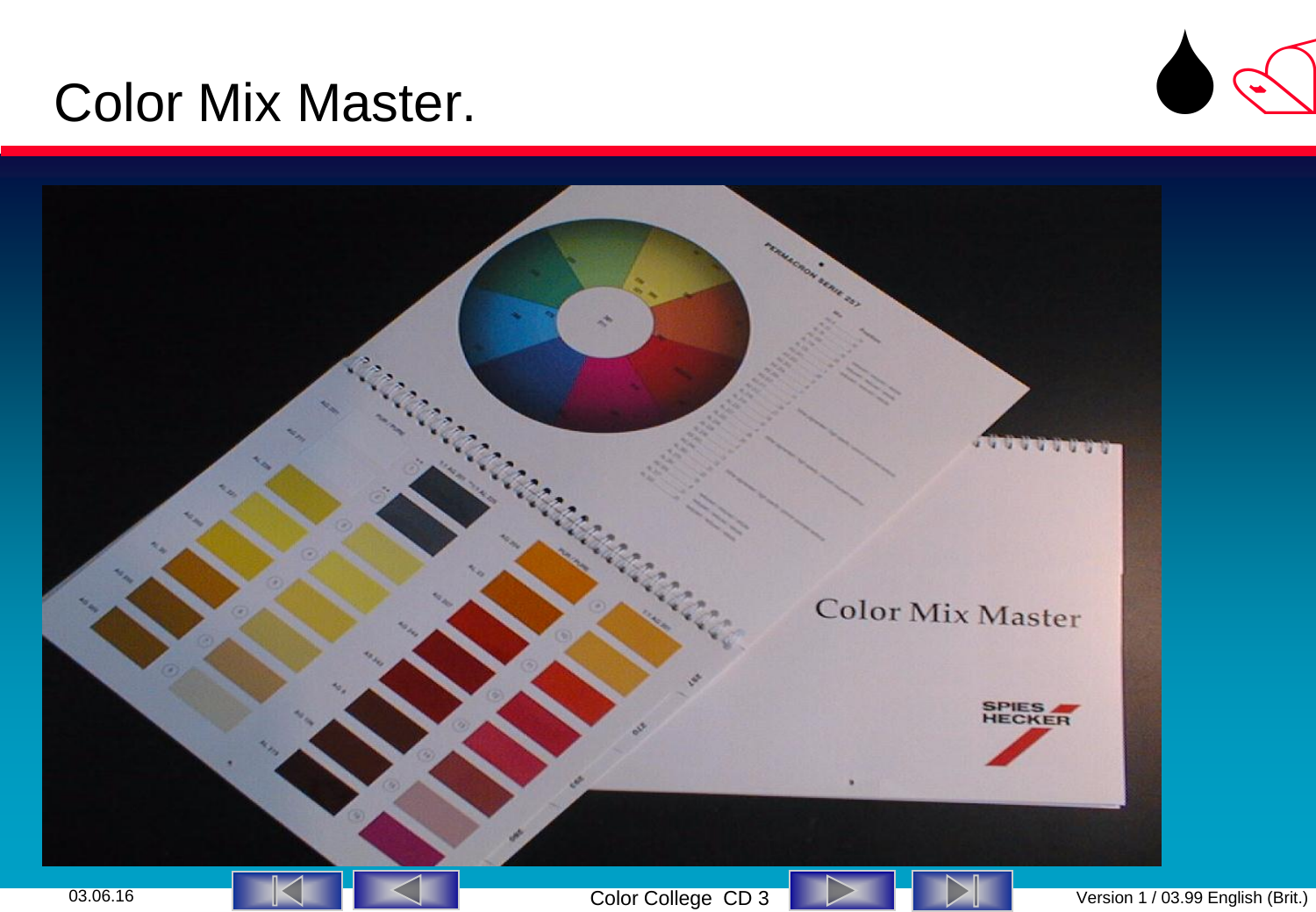## Coloring effects of the mixing colors.



| <b>MIXING COLOR</b>                    | <b>LIGHTENED</b><br>1:1 with white | 1:1 with silver                 |
|----------------------------------------|------------------------------------|---------------------------------|
| AL 228-MB 528                          |                                    |                                 |
| AL 225-527                             |                                    |                                 |
| <b>MB 525</b>                          |                                    |                                 |
| <b>Metallic color</b><br><b>MB 514</b> |                                    | 1:1 with blue                   |
| <b>Pearl color</b><br><b>MB 563</b>    | <b>MB 569</b>                      | <b>MB 589</b>                   |
| $\overline{a}$                         |                                    | $\overline{N}$<br>$\overline{}$ |

03.06.17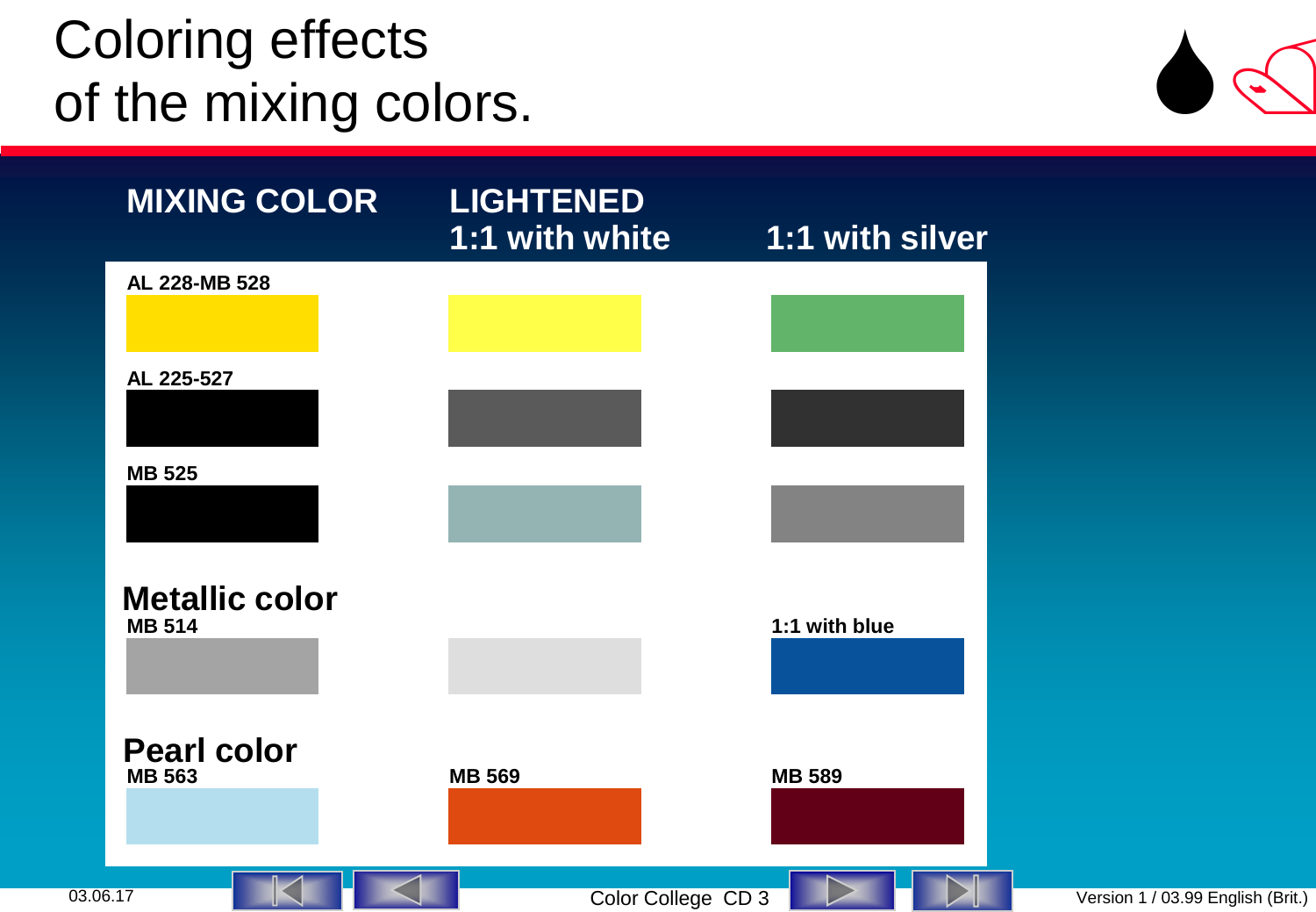## Color change with angle of vision.





03.06.18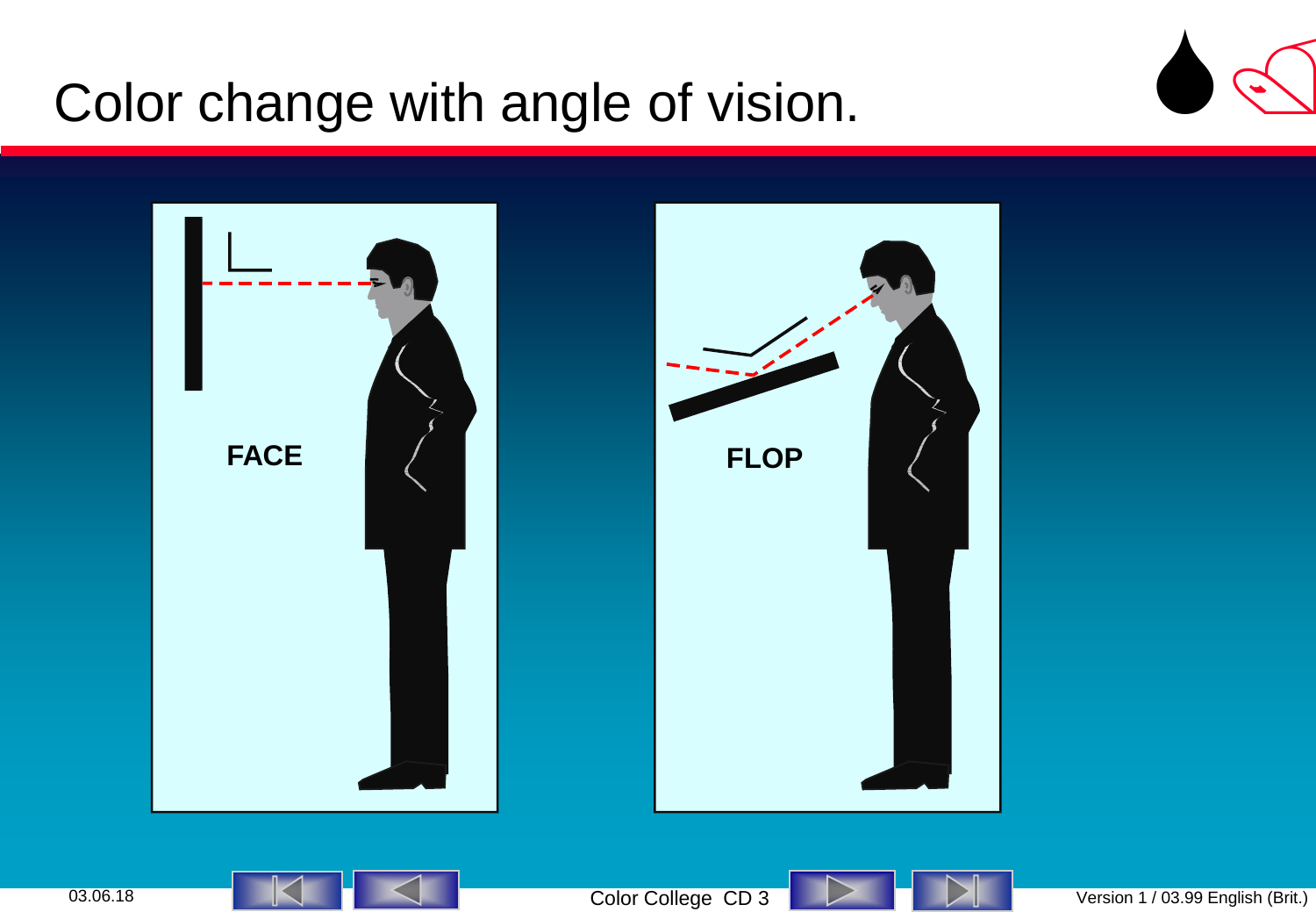# Color location and effect of colored mixing paints.



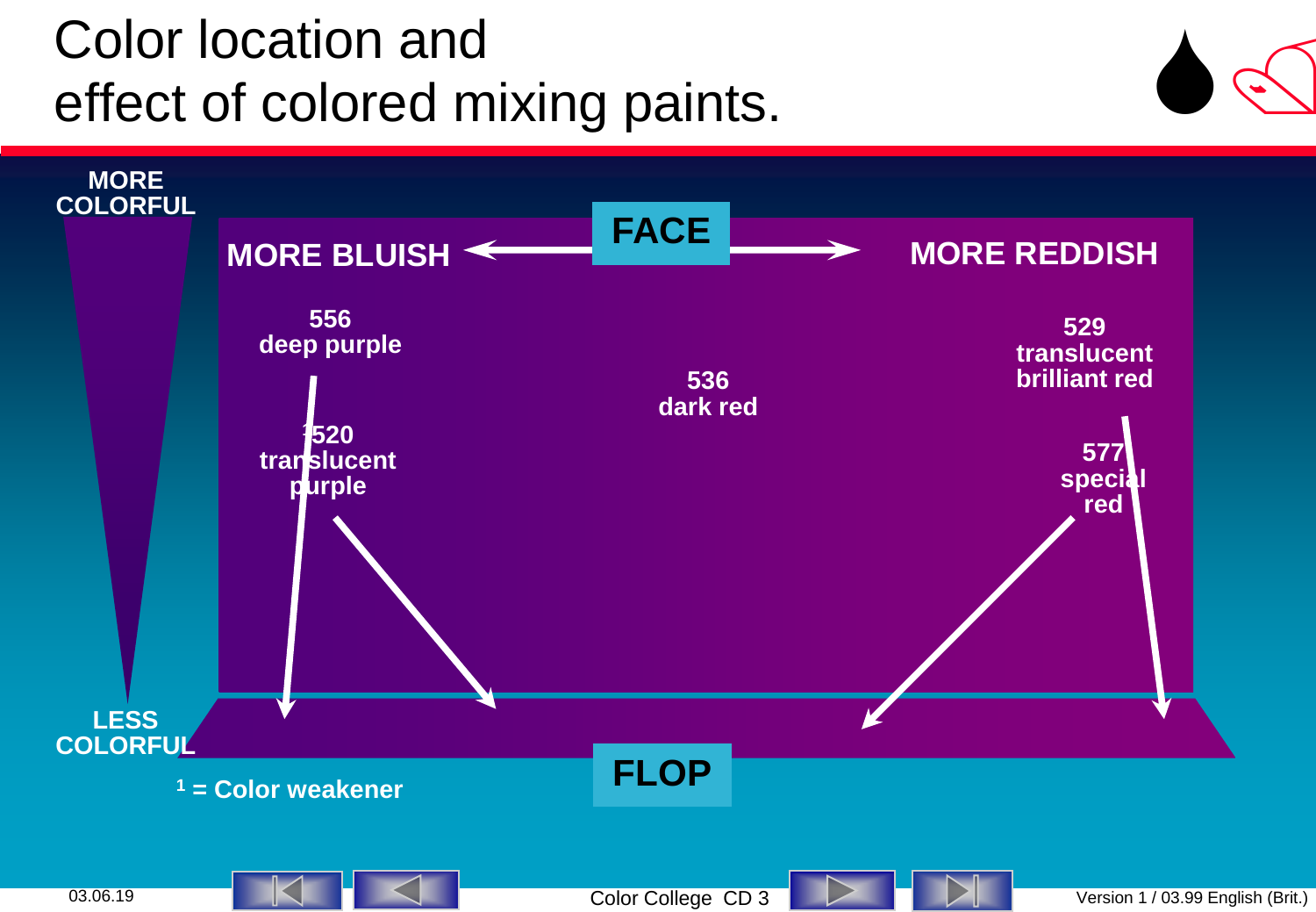# Color location and effect of colored mixing paints, blue.



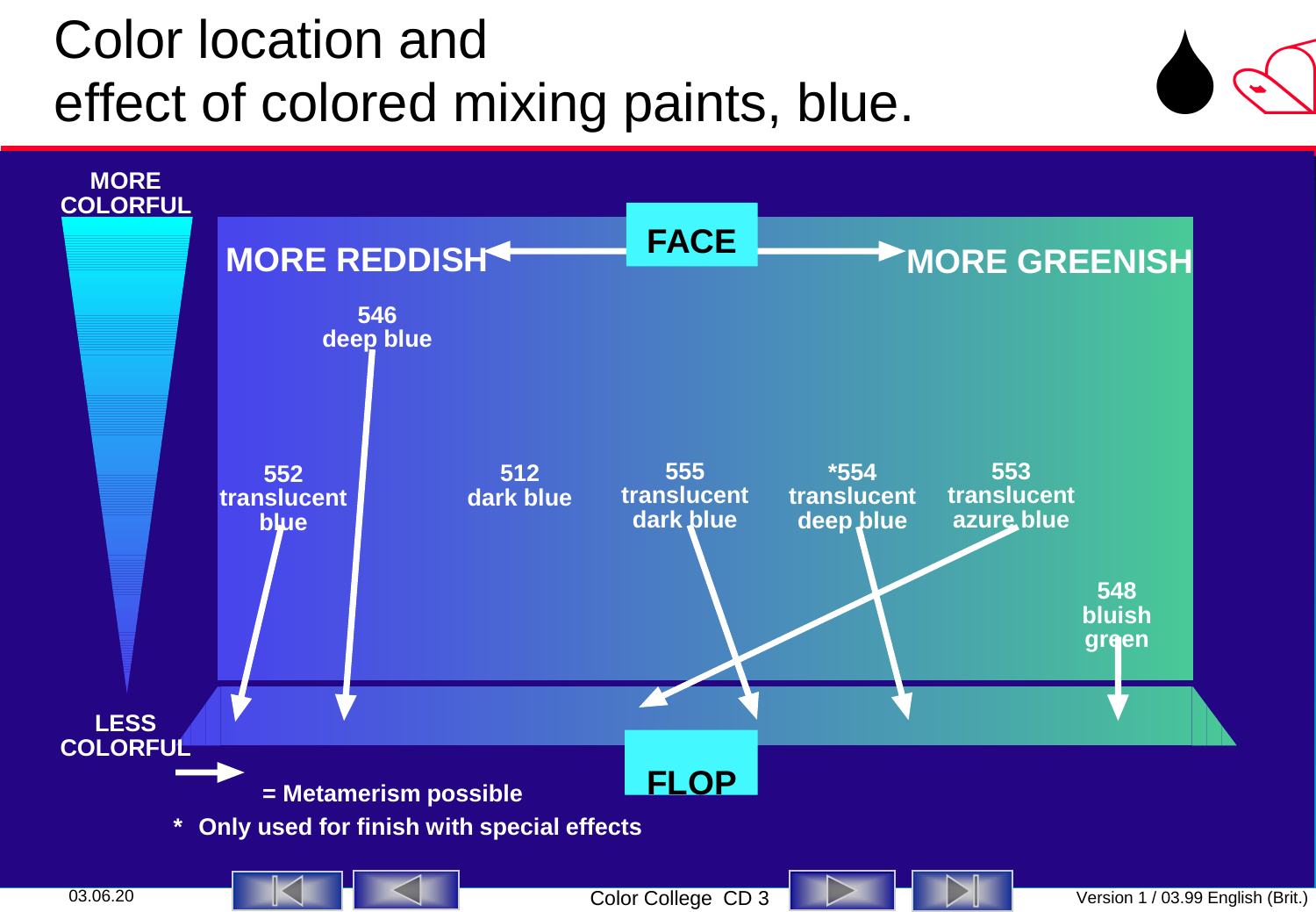# Color location and effect of colored mixing paints, green.



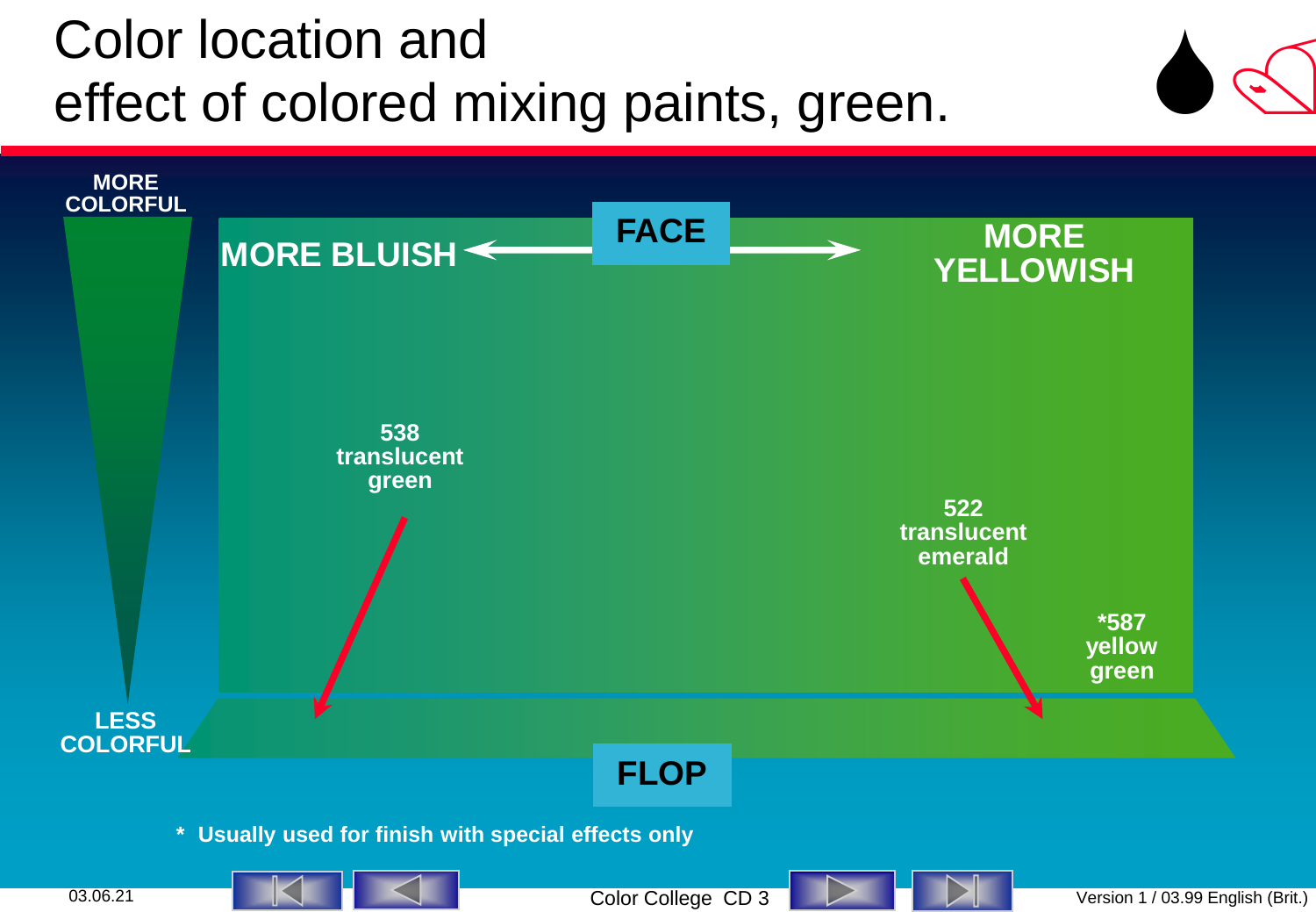# Color location and effect of colored mixing paints, yellow.



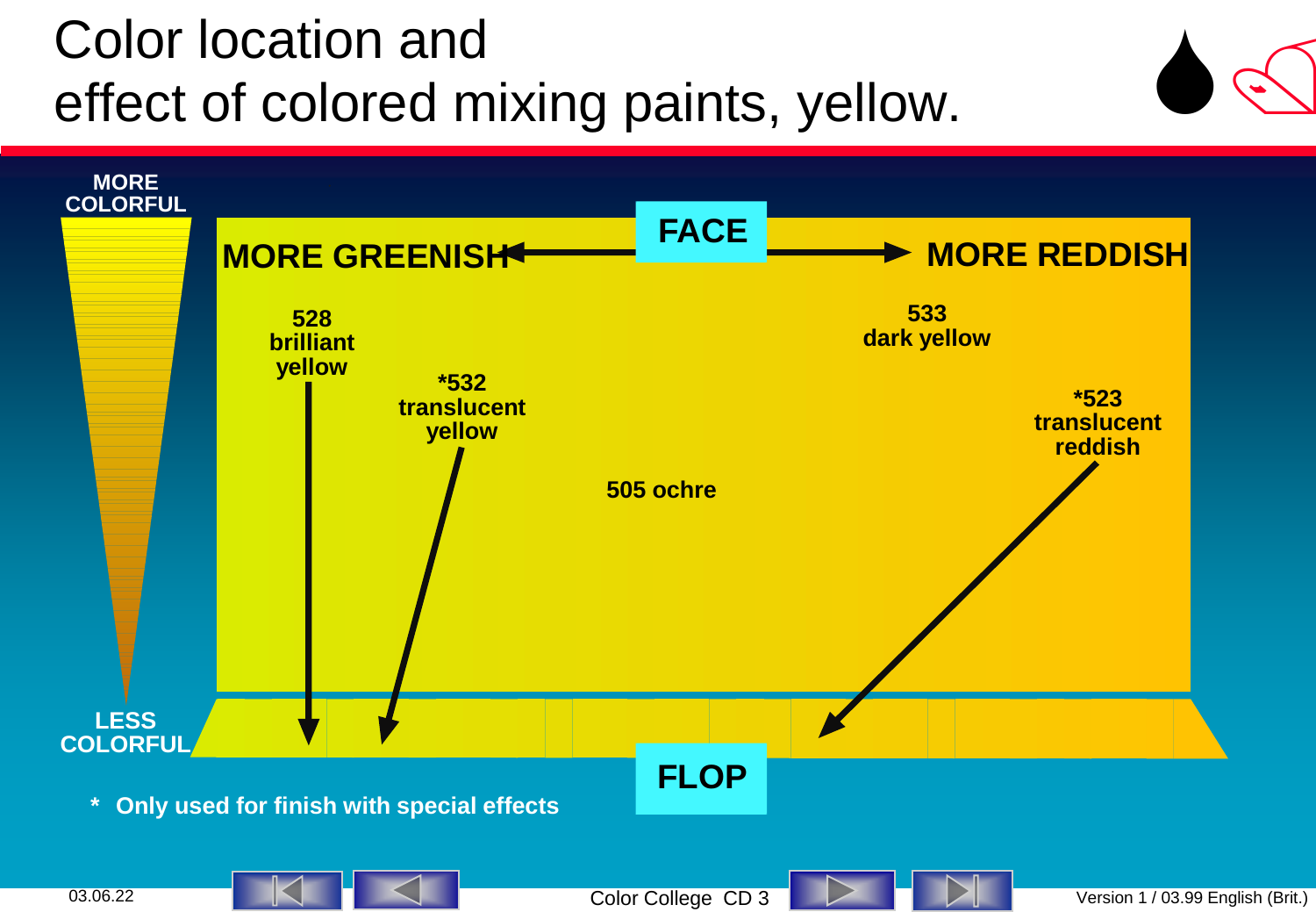# Color location and effect of colored mixing paints, red.



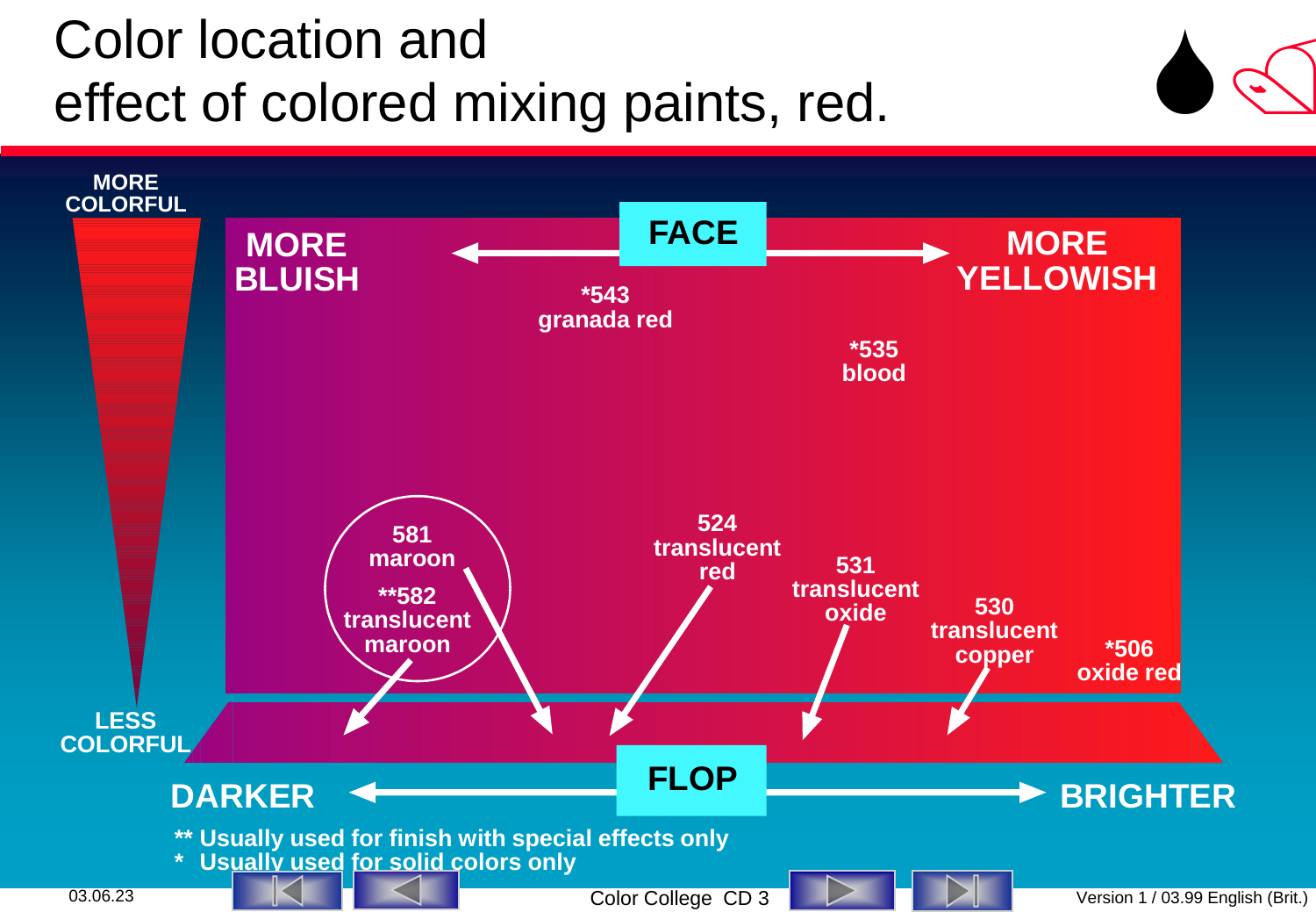#### Face.



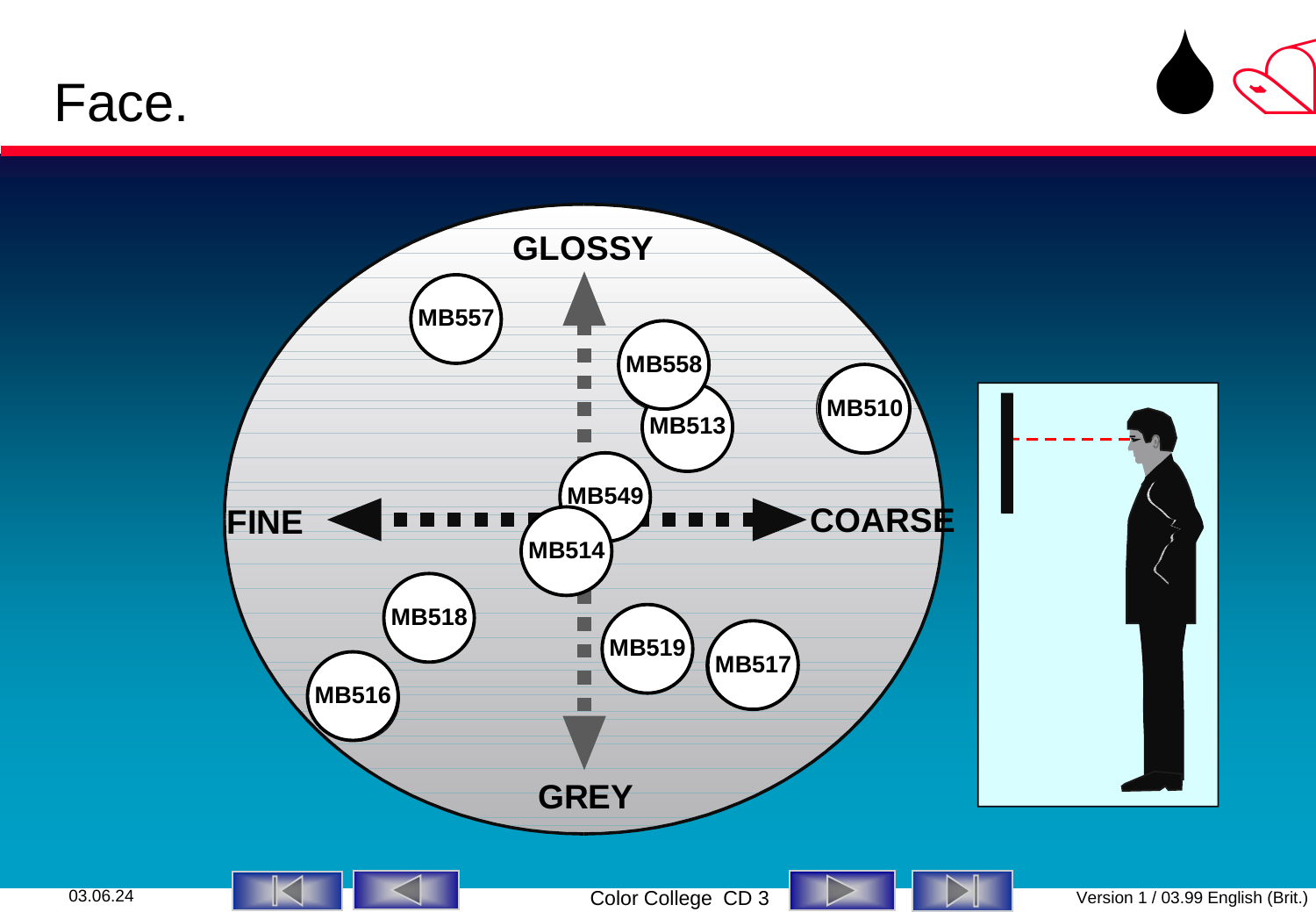## Color strength.



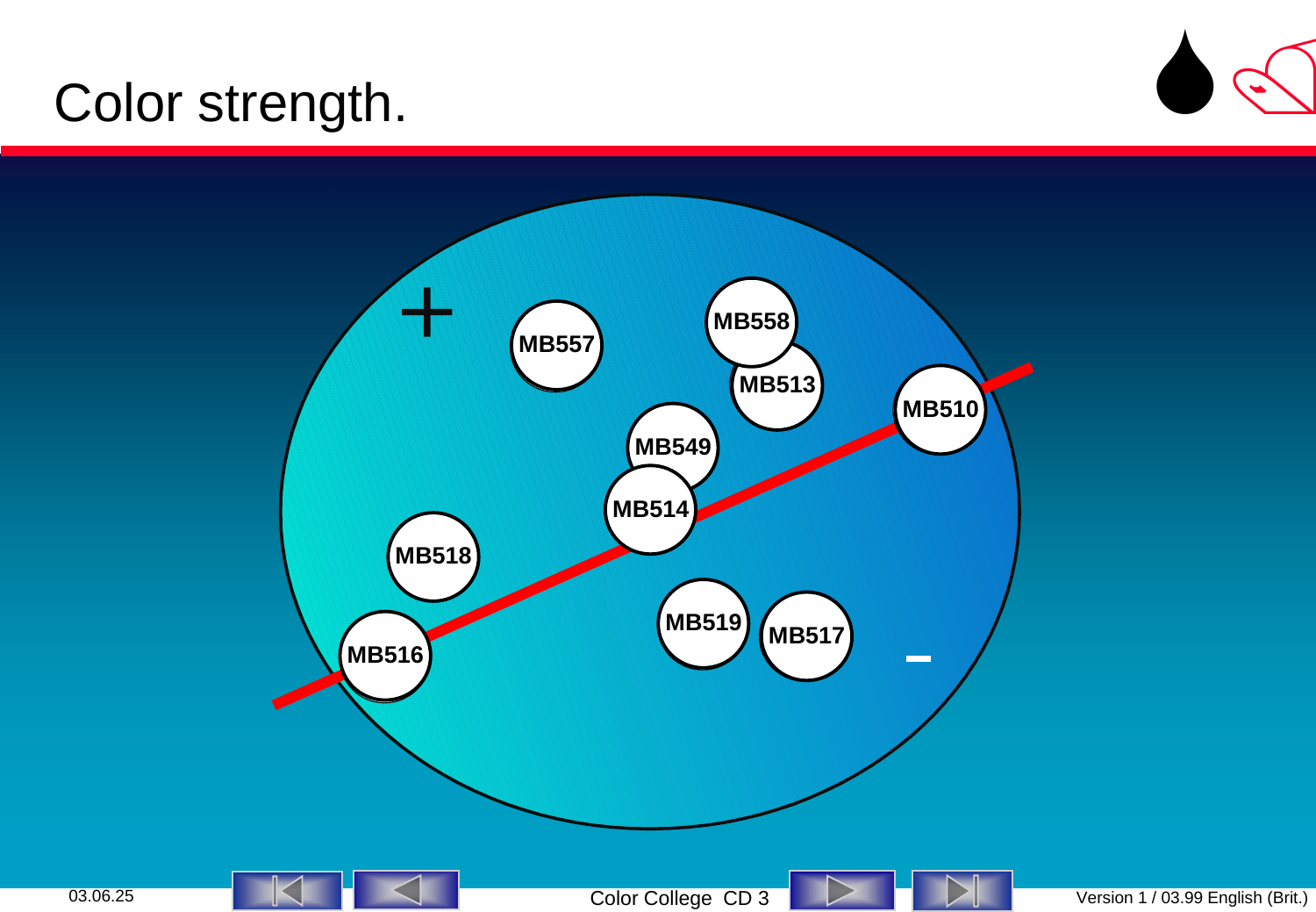## Flop.